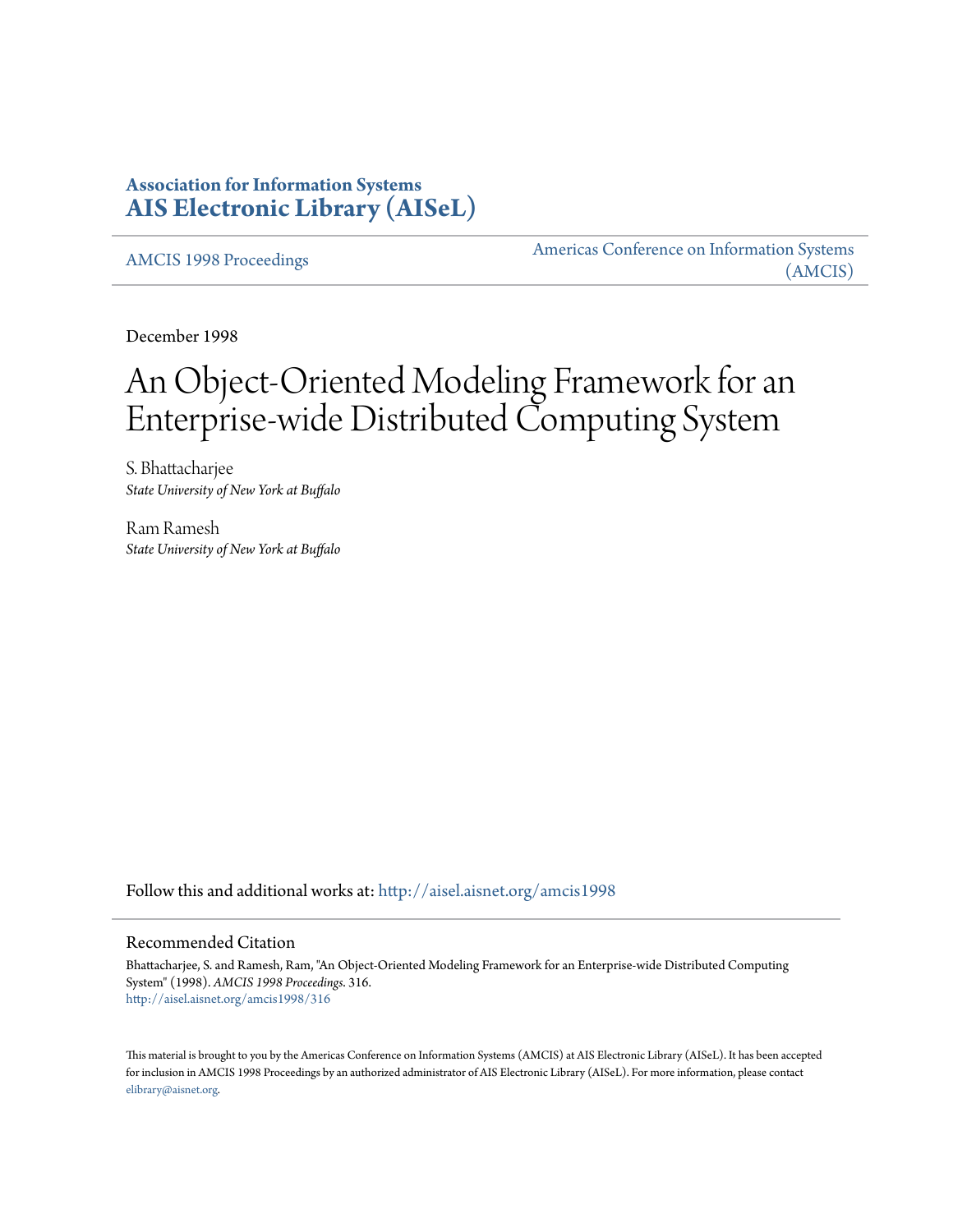# **An Object-Oriented Modeling Framework for an Enterprise-wide Distributed Computing System**

## **Sudip Bhattacharjee**

**R. Ramesh**

Department of Management Science & Systems School of Management State University of New York at Buffalo

#### **Abstract**

*This research focuses on developing an object-oriented framework for the design of an enterprise-wide distributed computing system. We define the objects in the enterprise, develop the overall framework and model the inter-relationships between objects, and outline an approach for implementation of the framework.*

#### **Introduction**

Recent advances in information technology have enabled the widespread use of distributed computing systems, leading to decentralized management of information. This has been aided by and has in turn fueled intense competition in business with faster and more accurate data storage and retrieval and information processing (Barua, Ravindran and Whinston 1997). Several organizations have achieved high efficiency, including ease of use and lower costs in operations by adopting a client/server computing framework (King 1996). Moreover, system integration and interoperability issues are being intensified (Manola 1995) as organizations are moving from mainframe based processes towards an open, distributed computing environment, and is compelling firms into an accelerated construction of large-scale distributed systems for operational use.

The focus of this research is to develop an object oriented (OO) framework for design and development of an enterprise-wide distributed computing system. A framework can be defined as a reusable, high-level abstraction of a system that can be tailored to meet specific scenarios (Fayad and Schmidt 1997). OO frameworks provide a modular structure, are portable and reusable from one system scenario to another (with little modification), and provide an inversion of control to system designers. Hence an OO framework for an enterprise-wide distributed computing system will aid in rapid analysis and design of distributed systems, and will reduce the need to develop correct, portable and efficient designs of large-scale distributed systems for an enterprise from scratch every time.

#### **Object Oriented Distributed Computing Framework Design**

An enterprise-wide computing system consists of *users* scattered throughout different geographical locations of the firm, who access *application systems* across locations which may be hosted on diverse platforms. These applications in turn access *databases* across the enterprise and return the information to the users. Fig. 1 depicts a high-level view of the objects and their interactions in an enterprise. The *user objects* in this framework, denoted by U<sub>i</sub>, comprise of the types of users in the organization, eg. manager, clerk, support staff, developer, etc. The user objects in the organization are grouped into various business domains, like customer service, billing service, accounting services, etc. *Application system objects*, denoted by A<sub>i</sub>, are hosted across the organization in various locations, and access *database objects*  $D_i$  which are likewise distributed across the organization. An instance of a user object may exist in more than one business domain; similarly, an application or database object may be used across multiple business domains. User and application objects may have a many-many relationship (denoted by *n:m*), and applications and databases likewise may have a many-many relationship between them.

The *business system functionality* is defined at the object-object interface. An *association matrix* of user and application objects defines the relationships and functional interface between the user-application objects. This approach helps in separating the objects from functions, hence the interface architecture can be easily reused, extended or modified without any change in the respective object properties. For example, a user type U<sub>i</sub> belonging to a certain business domain may access certain functions of an application  $A_k$ , while the same user type belonging to another business domain may access other functions of the same application  $A_k$ . Regardless of the functional change, the properties of neither objects require any change in the framework – only the interface functionality definition is modified depending on the business domain the user belongs to. This can be easily implemented in the design and development of the user interface framework (Fig. 2). Similarly, an application-database object association matrix developed for the enterprise defines the interface functionality between those types of objects.

#### **System Development and Implementation Issues**

Physical implementation of the framework to develop a distributed computing system includes decomposing the framework into related subsystems, and defining the subsystem interfaces. Also, a physical determination must be made on the location of applications and databases, including defining their accesses by the various user objects, with the aim of improving performance of the system with respect to system utilization, reliability, security, availability and query response times. For implementation across multiple platforms, middleware services must be included in the design decisions.